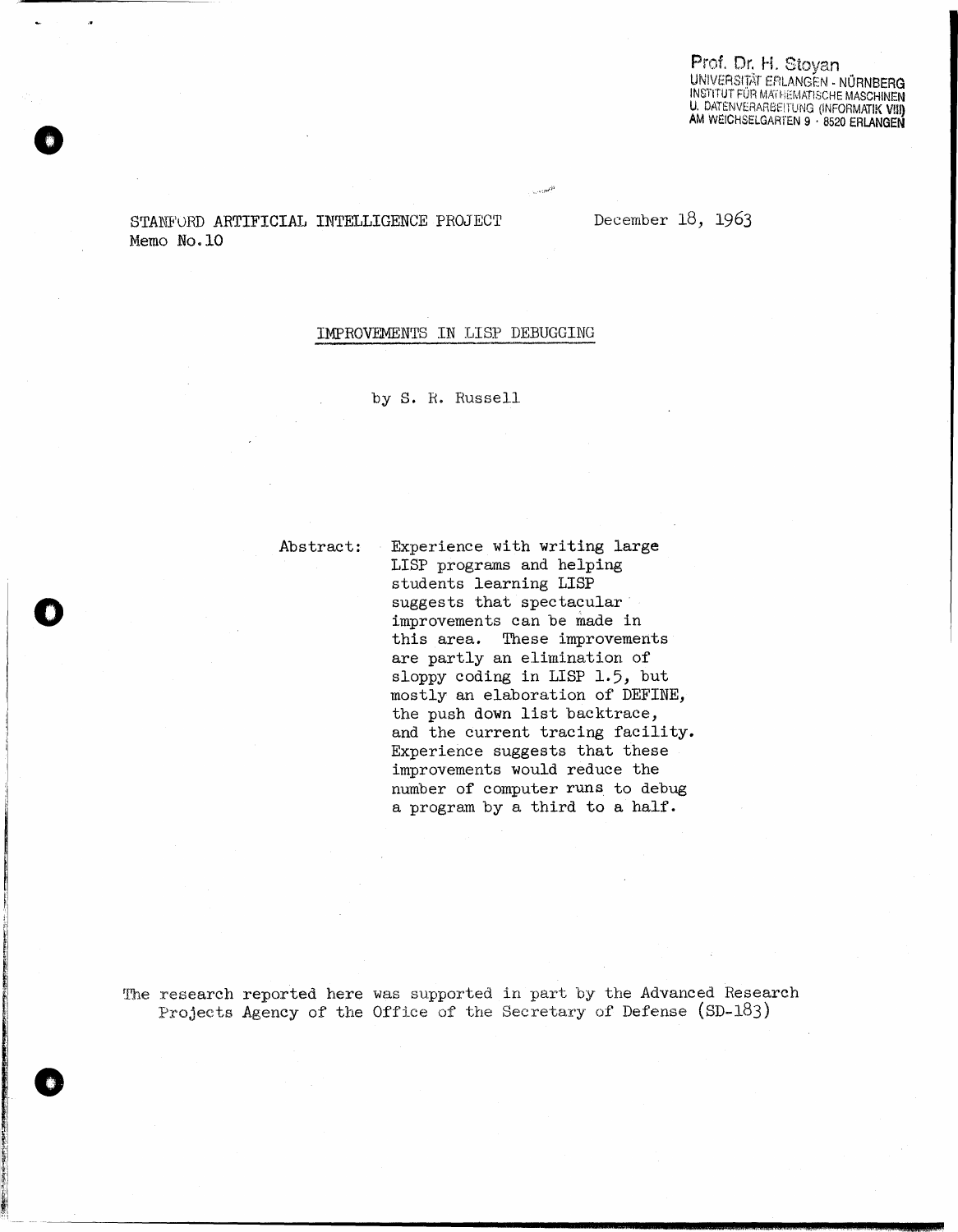# Introduction

o

o

o

The ability to write and debug large programs quickly is a very valuable one. We are still in the unfortunate situation that a well-informed programmer can design in a few weeks a program that cannot be written in less than several months or debugged in less than several years. LISP can claim virtues in the actual programming, but in debugging it has no great virtue. It is to more effective debugging that these proposals are addressed.

The two effects I hope to achieve are:-

- 1. Protecting the student and casual user from needless mystery when it is not too hard to do so.
- 2. Giving everyone, especially the expert with a large program, the relevant information about his bugs, producing as few irrelevancies as possible.

In both these respects current versions of LISP are sadly lacking.

These features are worth a noticeable time sacrifice in the running speed of programs although they do not necessarily demand it, as debugging of LISP : tself and LISP programs have consumed far more time than all the "production" runs of LISP. There is no indication that this situation will change in the near future.

**euauuzu:aes&** ithiiUi ii4 \$ \\$ .£S2,;o11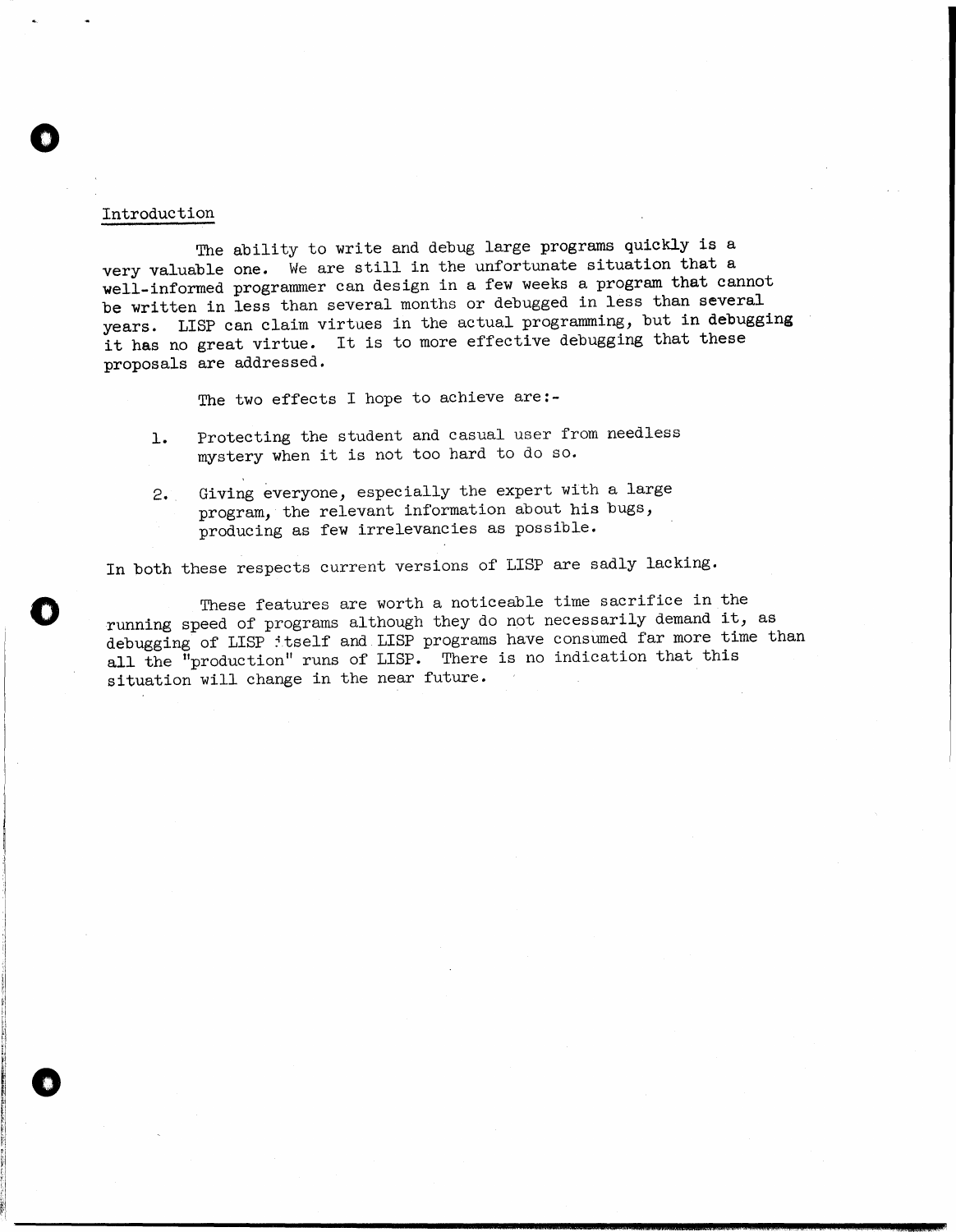#### 1. Changes in error recognition

Very few people who have debugged a LISP program have escaped from the mysteries of LISP's subconscious. It takes only a small bug to take car or cdr of an atom and this is sufficient to introduce invalid list structure.

Until quite recently, I, as one of the proprietors of the code that permitted this easy access to LISP's subconscious, maintained that this was the way it should be.· Reflection, however, has shown that it would have taken less of my time to have prevented easy entry into the subconscious originally than it has subsequently taken to explain away its appearance to baffled users.

Taking car or cdr of an atom should give an explicit error message. This is common occurrence, but currently it merely gives strange list structure and strange results which needlessly compound the mystery.

To access property lists special functions must exist, but these can be either a special version of cdr or some more elaborate functions such as FLAG or PROP which give more freedom of arranging and rearranging atom storage.

The cost in running time of recognizing this error will vary with storage conventions. When it is high, an artifact may be added to use unprotected versions of car and cdr for speed in debugged programs.

For no good reason calling a function with the wrong number of arguments is not flagged in a lucid way. This, too, is a common occurrence and should be checked explicitly by the functions that actually do the calling, or by define.

# 2. Backtracing

o

o

In LISP 1.5 the occurrence of an error causes a "backtrace" or listings of all the functions that have blocks saved on the push down list. In compiled program this is quite informative, but the interpreter, because of some clever coding, leaves a track of "CONS COND MAPLIST CONS COND  $MAPLIST... \ldots$  " which is not very helpful.

A major improvement in backtracing would be to print the arguments to each function in the back trace. This will pinpoint the immediate cause of the error, and also detail the cause of the cause, etc., saving much effort and frequently a rerun with tracing.

The arguments of compiled functions are readily available if stored on the push down list and can be found if stored elsewhere, but a small agreement between the interpreter and the backtracer is necessary to make the interpreter's tracks meaningful. It is also necessary to put every function call on the push down list, rather than just the truly recursive ones.

#### 3. Tracing

The current TRACE facility is effective, but tends to wallpaper. A worthwhile addition is Minskey's Llarm clock". A count of function calls or some such thing is kept and printed when an error occurs at the end of a function.

2

**Ea** sua k, .\,. . **MS** .. a , .. k#.iZl J. ,.2L.; L, iU) 1 ,